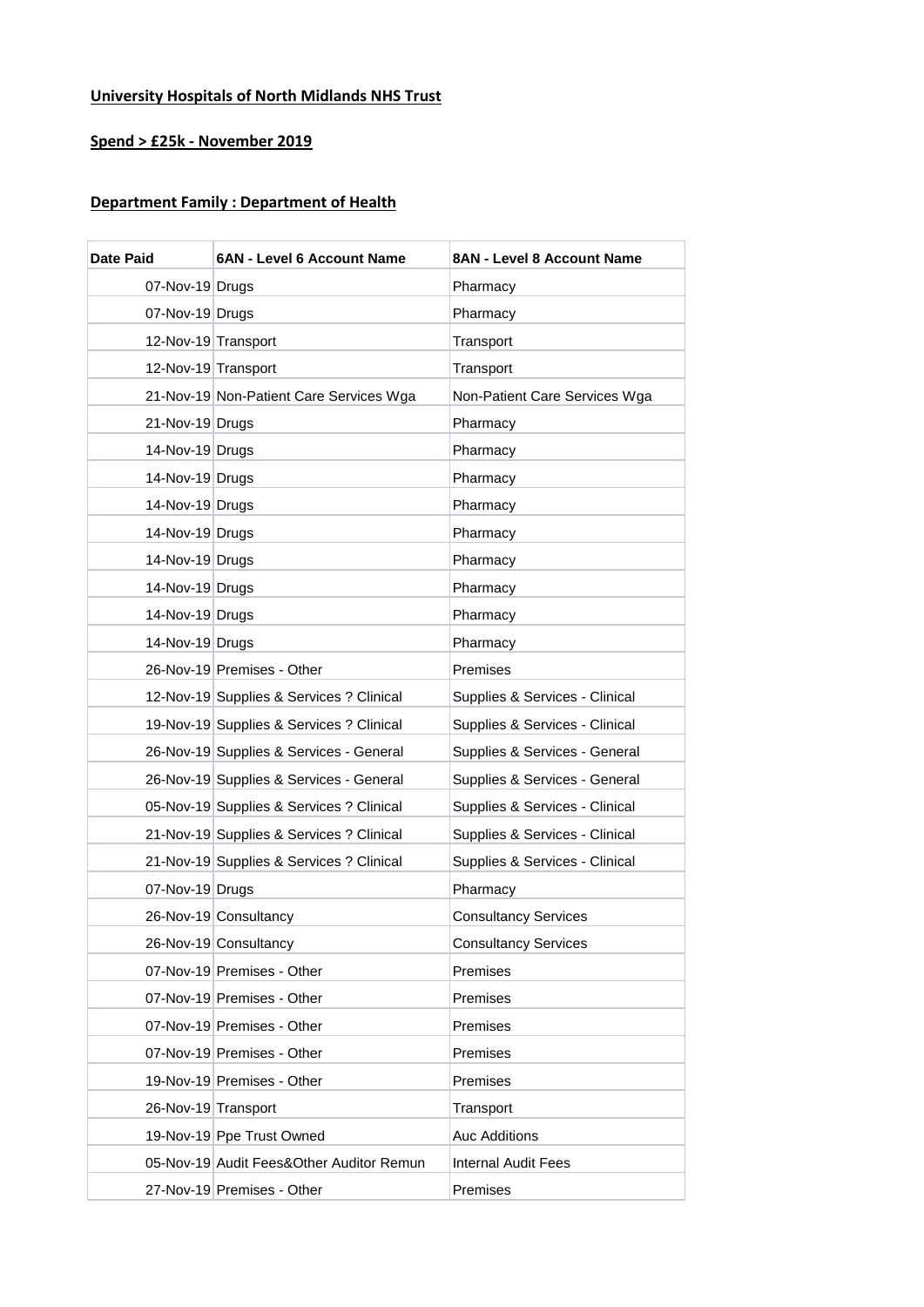|                 | 27-Nov-19 Premises - Other               |                                       |  |
|-----------------|------------------------------------------|---------------------------------------|--|
|                 | 19-Nov-19 Ppe Trust Owned                | Premises<br><b>Auc Additions</b>      |  |
|                 | 18-Nov-19 Payroll Deductions             | Employee'S Nic                        |  |
|                 | 18-Nov-19 Payroll Deductions             | Employer'S Nic                        |  |
|                 | 18-Nov-19 Payroll Deductions             | Paye                                  |  |
|                 | 26-Nov-19 Consultancy                    | <b>Consultancy Services</b>           |  |
| 07-Nov-19 Drugs |                                          | Pharmacy                              |  |
| 14-Nov-19 Drugs |                                          | Pharmacy                              |  |
| 21-Nov-19 Drugs |                                          | Pharmacy                              |  |
|                 | 12-Nov-19 Drugs Costs                    | Drugs Costs                           |  |
|                 | 14-Nov-19 Drugs Costs                    | Drugs Costs                           |  |
|                 | 07-Nov-19 Ppe Trust Owned                | <b>Auc Additions</b>                  |  |
|                 | 26-Nov-19 Purchase Healthcare Non-Nhs    | <b>Purchase Healthcare Non-Nhs</b>    |  |
|                 | 19-Nov-19 Purchase Healthcare Nhs Bodies | Services From Other Nhs Bodies        |  |
|                 | 19-Nov-19 Purchase Healthcare Nhs Bodies | Services From Other Nhs Bodies        |  |
|                 | 19-Nov-19 Purchase Healthcare Nhs Bodies | Services From Other Nhs Bodies        |  |
|                 | 19-Nov-19 Purchase Healthcare Nhs Bodies | Services From Other Nhs Bodies        |  |
|                 | 12-Nov-19 Drugs Costs                    | Drugs Costs                           |  |
|                 | 12-Nov-19 Drugs Costs                    | Drugs Costs                           |  |
|                 | 12-Nov-19 Drugs Costs                    | Drugs Costs                           |  |
|                 | 21-Nov-19 Clinical Negligence            | <b>Clinical Negligence</b>            |  |
|                 | 21-Nov-19 Clinical Negligence            | Clinical Negligence                   |  |
| 14-Nov-19 Drugs |                                          | Pharmacy                              |  |
| 14-Nov-19 Drugs |                                          | Pharmacy                              |  |
| 21-Nov-19 Drugs |                                          | Pharmacy                              |  |
|                 | 12-Nov-19 Establishment                  | Establishment                         |  |
|                 | 05-Nov-19 Tempre Commission              | <b>Tempre Commission</b>              |  |
|                 | 26-Nov-19 Tempre Commission              | <b>Tempre Commission</b>              |  |
|                 | 12-Nov-19 Purchase Healthcare Nhs Bodies | Services From Other Nhs Bodies        |  |
| 07-Nov-19 Drugs |                                          | Pharmacy                              |  |
| 14-Nov-19 Drugs |                                          | Pharmacy                              |  |
| 14-Nov-19 Drugs |                                          | Pharmacy                              |  |
| 14-Nov-19 Drugs |                                          | Pharmacy                              |  |
| 21-Nov-19 Drugs |                                          | Pharmacy                              |  |
| 07-Nov-19 Drugs |                                          | Pharmacy                              |  |
| 21-Nov-19 Drugs |                                          | Pharmacy                              |  |
|                 | 26-Nov-19 Purchase Healthcare Nhs Bodies | <b>Services From Foundation Trust</b> |  |
|                 | 12-Nov-19 Ppe Trust Owned                | <b>Auc Additions</b>                  |  |
|                 | 12-Nov-19 Ppe Trust Owned                | <b>Auc Additions</b>                  |  |
|                 | 12-Nov-19 Ppe Trust Owned                | <b>Auc Additions</b>                  |  |
| 07-Nov-19 Drugs |                                          | Consumables                           |  |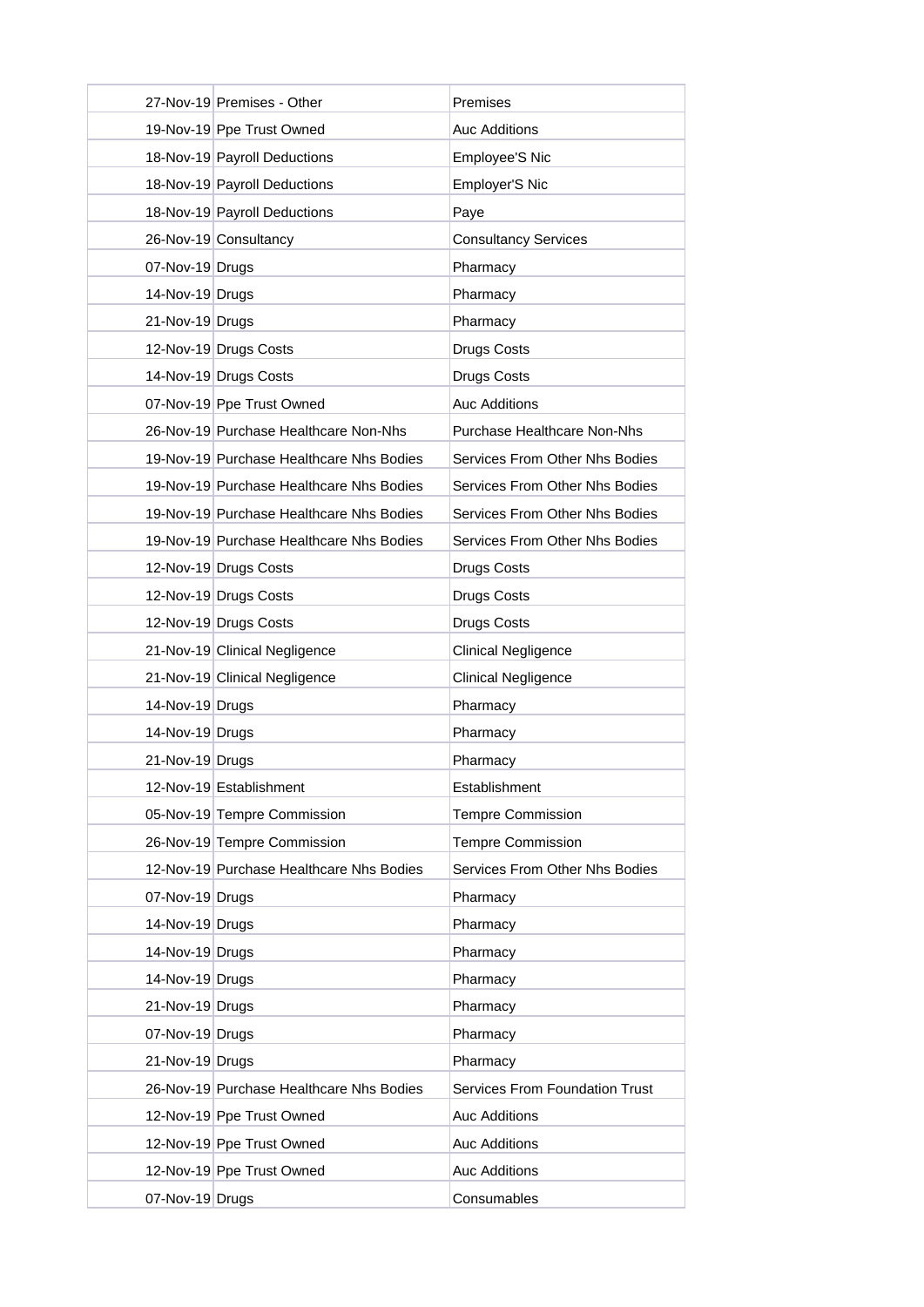| 12-Nov-19 Drugs |                                          | Consumables                    |
|-----------------|------------------------------------------|--------------------------------|
| 21-Nov-19 Drugs |                                          | Consumables                    |
| 26-Nov-19 Drugs |                                          | Consumables                    |
|                 | 26-Nov-19 Premises - Other               | Premises                       |
|                 | 05-Nov-19 Establishment                  | Establishment                  |
|                 | 01-Nov-19 Premises - Business Rates      | <b>Business Rates</b>          |
|                 | 05-Nov-19 Premises - Other               | Premises                       |
|                 | 26-Nov-19 Purchase Healthcare Non-Nhs    | Purchase Healthcare Non-Nhs    |
|                 | 28-Nov-19 Supplies & Services ? Clinical | Supplies & Services - Clinical |
|                 | 12-Nov-19 Payroll Deductions             | Unison                         |
|                 | 07-Nov-19 Purchase Healthcare Nhs Bodies | Services From Other Nhs Bodies |
|                 | 26-Nov-19 S - Medical And Dental         | S - Consultant                 |
|                 |                                          |                                |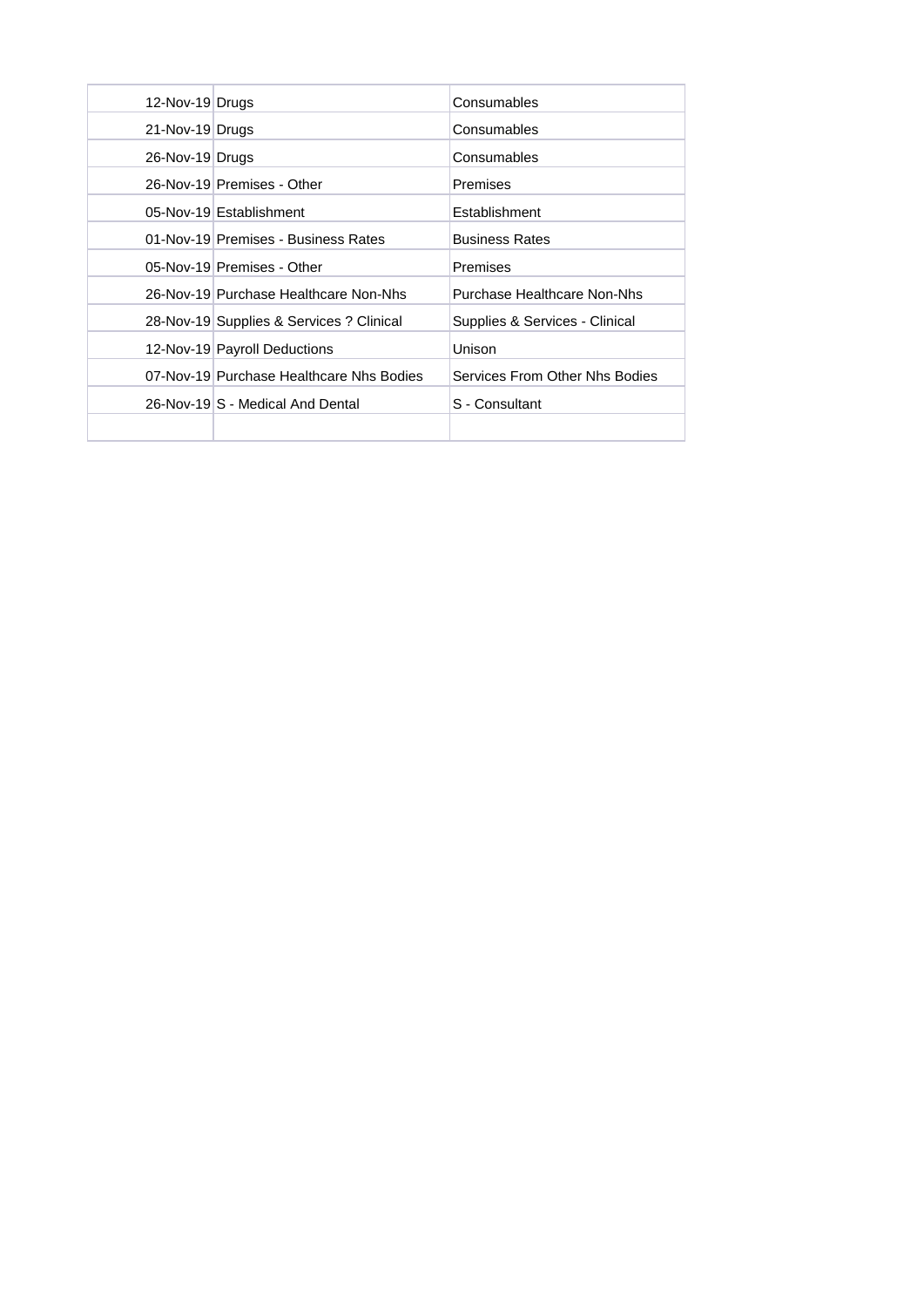| <b>Supplier Name</b>                     | <b>Their Reference</b> | <b>Analysed Gross</b> |
|------------------------------------------|------------------------|-----------------------|
| Aah Hospital Services                    | 42253665Y              | 64,820.11             |
| Aah Hospital Services                    | 42334425A              | 33,999.12             |
| A.B.C. Coaches (2002) Ltd                | 30949                  | 26,335.00             |
| A.B.C. Coaches (2002) Ltd                | 30950                  | 30,170.00             |
| Alder Hey Childrens Nhs Ft               | 9110033554             | 28,860.00             |
| Alliance Healthcare (Distribution) Ltd   | E9BE00587              | 28,123.20             |
| Alloga Uk Limited                        | SIN102752855           | 27,120.00             |
| Alloga Uk Limited                        | SIN102752856           | 27,120.00             |
| Alloga Uk Limited                        | SIN102752857           | 27,120.00             |
| Alloga Uk Limited                        | SIN102752858           | 27,120.00             |
| Alloga Uk Limited                        | SIN102756217           | 27,252.42             |
| Alloga Uk Limited                        | SIN102756218           | 27,120.00             |
| Alloga Uk Limited                        | SIN102756219           | 27,120.00             |
| Alloga Uk Limited                        | SIN102756220           | 27,120.00             |
| Apcoa Facilities Management (Uk) Ltd     | 107013                 | 55,255.80             |
| <b>Aquilant Endoscopy</b>                | AQ74451                | 93,348.80             |
| Baxter Shared Service & Competencies Ltd | 19241422               | 54,040.81             |
| Berendsen Healthcare Limited             | SN3133193              | 28,437.62             |
| Berendsen Healthcare Limited             | SN3133226              | 191,116.15            |
| <b>Biomerieux Ltd</b>                    | 1800002273             | 1,064,911.25          |
| <b>Biomerieux Ltd</b>                    | 1800002307ND           | 266,227.81            |
| <b>Biomerieux Ltd</b>                    | 1800002308ND           | 266,227.81            |
| Bristol-Myers Squibb Pharm Ltd           | 100632753              | 39,839.10             |
| Deloitte Llp                             | 8000843628             | 193,120.00            |
| Deloitte Llp                             | 8000843798             | 102,375.00            |
| <b>Edf Energy</b>                        | 000006259477           | 25,897.10             |
| <b>Edf Energy</b>                        | 000006369228           | 27,854.07             |
| <b>Edf Energy</b>                        | 000006542493           | 71,855.64             |
| <b>Edf Energy</b>                        | 000006574594           | 25,962.36             |
| <b>Edf Energy</b>                        | 000006547850           | 74,828.39             |
| E-Zec Medical Transport Services Ltd     | 115710                 | 157,007.05            |
| F Blaize Php Ltd                         | 69                     | 120,238.10            |
| <b>Grant Thornton Uk Llp</b>             | 8993367                | 44,982.00             |
| Healthcare Support (North Staffs) Ltd    | SIN000109              | 203,257.07            |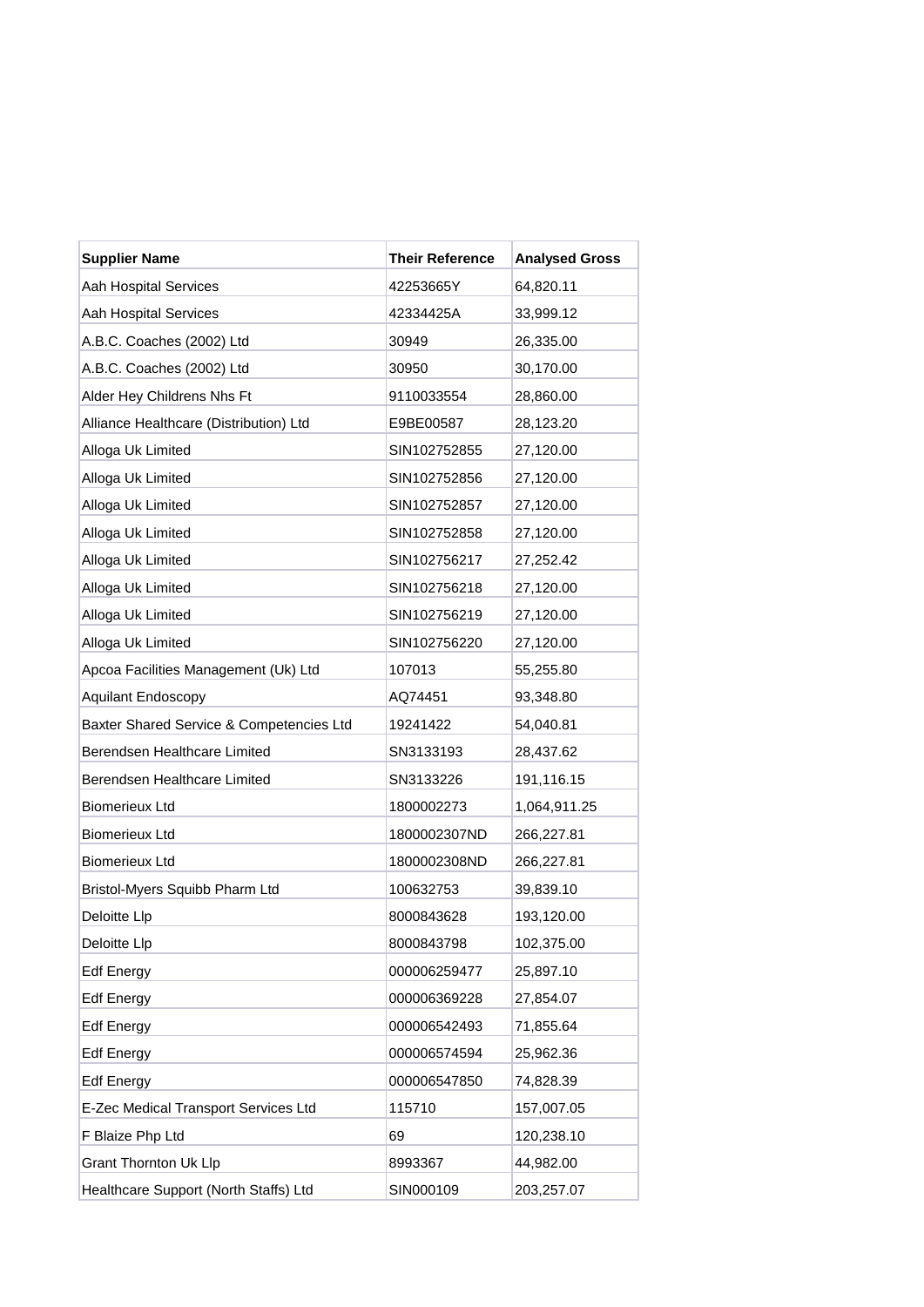| Healthcare Support (North Staffs) Ltd      | SIN000112                    | 6,343,661.90 |
|--------------------------------------------|------------------------------|--------------|
| Hepher Electrical Services Ltd             | 12768                        | 48,063.60    |
| Hmrc Employer Payments                     | MONTH 7 2019/20 2,280,380.20 |              |
| <b>Hmrc Employer Payments</b>              | MONTH 7 2019/20              | 3,118,392.30 |
| Hmrc Employer Payments                     | M07 2019/20                  | 4,313,907.12 |
| Ideal Health Consultants Ltd               | 6267                         | 34,272.00    |
| Janssen-Cilag Ltd                          | 930588122                    | 41,880.00    |
| Janssen-Cilag Ltd                          | 930590864                    | 26,139.55    |
| Janssen-Cilag Ltd                          | 930592890                    | 30,296.74    |
| Lloyds Retail Chemists Ltd                 | 0000085625                   | 978,046.71   |
| Lloyds Retail Chemists Ltd                 | 0000084976                   | 1,069,010.53 |
| Medical Physics Services International Ltd | <b>INV-1080</b>              | 29,635.25    |
| Medica Reporting Ltd                       | 14020                        | 56,093.05    |
| Midlands Partnership Nhs Ft                | 10083575                     | 137,434.00   |
| Midlands Partnership Nhs Ft                | 10084197                     | 137,434.00   |
| Midlands Partnership Nhs Ft                | 10085020                     | 137,434.00   |
| Midlands Partnership Nhs Ft                | 10085604                     | 137,434.00   |
| National Blood Service (Reagents Unit)     | 883093                       | 29,551.84    |
| National Blood Service (Reagents Unit)     | 883834                       | 29,551.84    |
| National Blood Service (Reagents Unit)     | 883835                       | 251,300.74   |
| <b>Nhs Litigation Authority</b>            | SICX/00147739                | 2,088,459.50 |
| <b>Nhs Litigation Authority</b>            | SICX/00147740                | 26,246.30    |
| Novartis Pharmaceuticals Uk Ltd            | 92202243                     | 34,016.26    |
| Novartis Pharmaceuticals Uk Ltd            | 92204088                     | 27,052.37    |
| Novartis Pharmaceuticals Uk Ltd            | 92206668                     | 27,593.28    |
| Pitney Bowes Purchase Power                | BG874435                     | 43,668.42    |
| Price Waterhouse Coopers                   | 1355221838                   | 34,448.39    |
| <b>Price Waterhouse Coopers</b>            | 1355252331                   | 36,517.82    |
| Public Health England                      | 6417535                      | 46,900.27    |
| Qualasept Ltd T/A Bath Asu                 | PSI-0292575                  | 27,867.68    |
| Qualasept Ltd T/A Bath Asu                 | PSI-0293890                  | 33,411.12    |
| Qualasept Ltd T/A Bath Asu                 | PSI-0294099                  | 50,053.68    |
| Qualasept Ltd T/A Bath Asu                 | PSI-0294131                  | 36,483.12    |
| Qualasept Ltd T/A Bath Asu                 | PSI-0295455                  | 34,392.34    |
| Roche Products Ltd                         | 1322111221                   | 59,632.20    |
| Roche Products Ltd                         | 1322113538                   | 37,832.57    |
| Salford Royal Nhs Ft                       | S0029895                     | 38,921.00    |
| Scc                                        | OP/ M658697                  | 57,000.00    |
| Scc                                        | OP/M658698                   | 57,000.00    |
| Scc                                        | OP/M658699                   | 57,000.00    |
| Sccl (101 Consumables)                     | 1010141967                   | 418,700.37   |